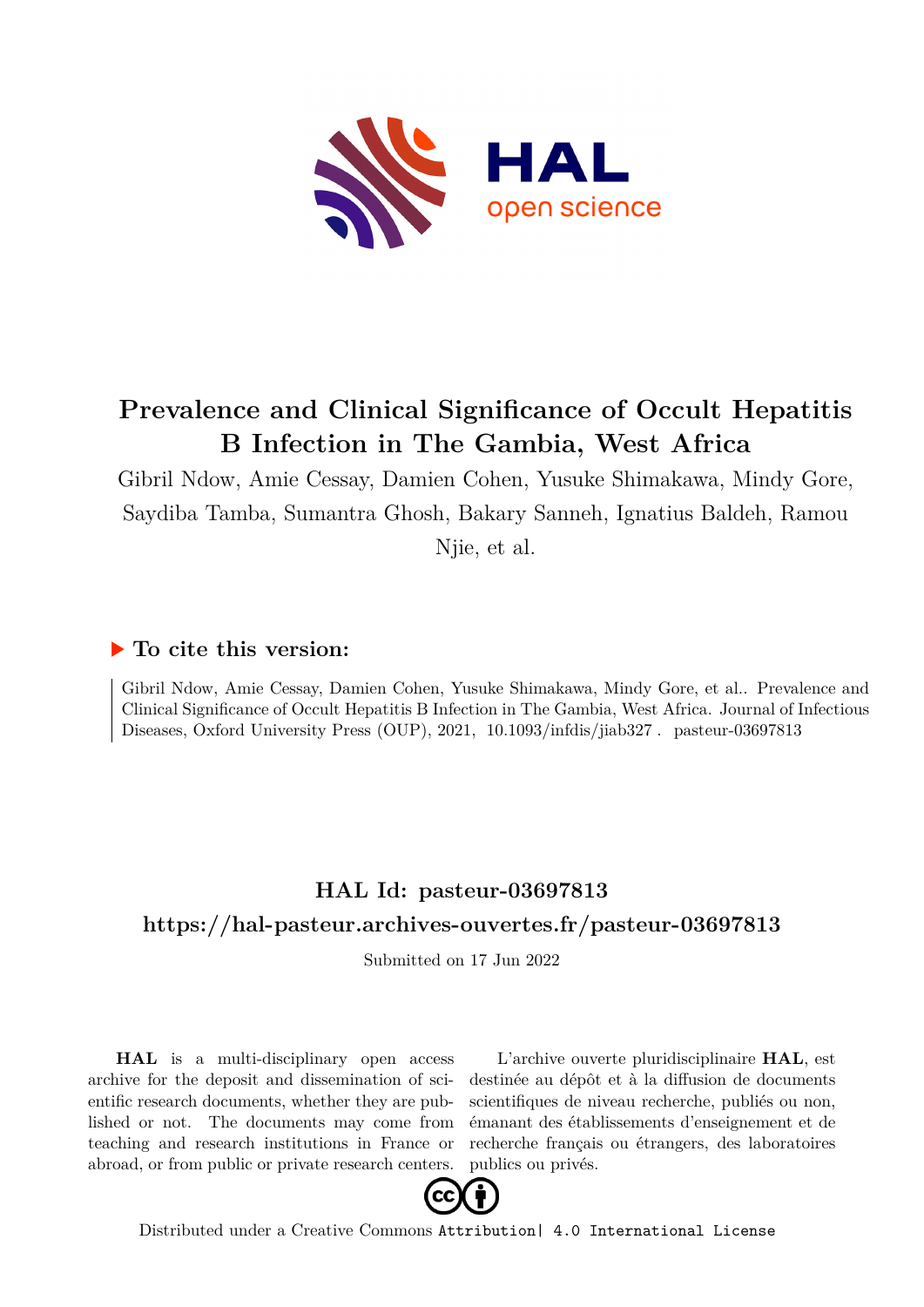

# Prevalence and Clinical Signifcance of Occult Hepatitis B Infection in The Gambia, West Africa

Gibril Ndow,<sup>12©</sup> Amie Cessay,<sup>2</sup> Damien Cohen,<sup>3</sup> Yusuke Shimakawa,<sup>4,©</sup> Mindy L. Gore,<sup>5</sup> Saydiba Tamba,<sup>6</sup> Sumantra Ghosh,<sup>3</sup> Bakary Sanneh,<sup>7</sup>  $1$ gnatius Baldeh,<sup>7</sup> Ramou Njie, $^{6,8}$  Umberto D'Alessandro,<sup>2</sup> Maimuna Mendy,<sup>9</sup> Mark Thursz,<sup>1</sup> Isabelle Chemin,<sup>3</sup> and Maud Lemoine<sup>1</sup>

<sup>1</sup>Division of Digestive Diseases, Department of Metabolism, Digestion, and Reproduction, Imperial College London, London, United Kingdom, <sup>2</sup>Disease Control and Elimination, Medical Research Council Unit The Gambia, London School of Hygiene and Tropical Medicine, Fajara, The Gambia, <sup>3</sup>INSERM U1052, CNRS UMR5286, Center de Recherche en Cancérologie, Université Claude Bernard, Lyon, France, <sup>4</sup>Unité D'Épidémiologie des Maladies Émergentes, Institut Pasteur, Paris, France, <sup>5</sup>National Heart and Lung Institute, Faculty of Medicine, Imperial College London, London, United Kingdom, <sup>6</sup>Edward Francis Small Teaching Hospital, Banjul, The Gambia, <sup>7</sup>National Public Health Laboratories, Ministry of Health, Kotu, The Gambia, <sup>8</sup>School of Medicine and Allied Health Sciences, University of The Gambia, Banjul, The Gambia, and <sup>9</sup>International Agency for Research on Cancer, World Health Organization, Lyon, France

*Background.* Prevalence and clinical outcomes of occult hepatitis B infection (OBI) have been poorly studied in Africa. *Methods.* Using the PROLIFICA cohort, we compared the prevalence of OBI between hepatitis B surface antigen (HBsAg) negative healthy adults screened from the general population (controls) and HBsAg-negative patients with advanced liver disease (cases), and estimated the population attributable fraction for the efect of OBI on advanced liver disease.

*Results.* OBI prevalence was signifcantly higher among cases (15/82, 18.3%) than controls (31/330, 9.4%, *P* = .03). Afer adjusting for age, sex, and anti-hepatitis C virus (HCV) serology, OBI was signifcantly associated with advanced liver disease (odds ratio, 2.8; 95% confidence interval [CI], 1.3–6.0; *P* = .006). In HBsAg-negative people, the proportions of advanced liver disease cases attributable to OBI and HCV were estimated at 12.9% (95% CI, 7.5%–18.1%) and 16.9% (95% CI, 15.2%–18.6%), respectively.

**Conclusions.** OBI is endemic and an independent risk factor for advanced liver disease in The Gambia, West Africa. This implies that HBsAg-negative people with liver disease should be systematically screened for OBI. Moreover, the impact of infant hepatitis B immunization to prevent end-stage liver disease might be higher than previous estimates based solely on HBsAg positivity.

**Keywords.** occult hepatitis B; prevalence; advanced liver disease; cirrhosis; hepatocellular carcinoma; Africa.

Chronic infection with hepatitis B virus (HBV) affects approximately 250 million people globally and is a major cause of cirrhosis, hepatocellular carcinoma (HCC), and death [1]. By 2030 the World Health Organization (WHO) aims to reduce new HBV infections and HBV-related deaths by 90% and 65%, respectively [1]. These ambitious goals can only be achieved with sustained interruption of transmission and significant scale-up of HBV screen-and-treat interventions [2].

In resource-limited settings where HBV is highly endemic and nucleic acid testing is scarce, HBV screening relies on hepatitis B surface antigen (HBsAg) testing—either using serology or more ofen rapid point-of-care tests. HBsAg screening, however, fails to detect occult hepatitis B infection (OBI), which is characterized by either loss or repression of HBsAg, or HBV pre-S/S mutations [3, 4].

OBI is defned as presence of hepatic HBV DNA replication with or without detectable HBV DNA in blood with negative

#### **The Journal of Infectious Diseases® 2021;XX:0–0**

serum HBsAg detection [4]. Subjects with OBI, usually characterized by low HBV viremia <200 IU/mL [4, 5], could represent an important source of new HBV infections especially in blood transfusion services in sub-Saharan Africa where HBsAg testing is the primary screening tool for HBV and nucleic acid testing or hepatitis B core antibody (anti-HBc) screening are not routine [6]. In addition, subjects with OBI are at risk of developing HCC [7] and should beneft from regular screening for liver complications. Cirrhotic patients with undiagnosed OBI could miss potentially life-saving antiviral treatment opportunities [5].

To date, the prevalence of OBI in sub-Saharan Africa, its clinical signifcance in liver disease, and its public health impact on the HBV elimination goals remain unclear. Studies on OBI in sub-Saharan Africa are limited and mainly conducted in selected populations (HIV-infected adults  $[8-11]$ , health care workers [12], blood donors [13, 14], and patients with HCC [15]) with reported prevalence ranging from less than 1% to more than 60%. However, the prevalence of OBI in the general population in sub-Saharan Africa remains poorly documented [16] and no studies so far have investigated the association between OBI and advanced liver disease in sub-Saharan Africa.

From large-scale community screenings in The Gambia [17, 18], we estimated the prevalence of OBI in the general adult population. To determine the clinical signifcance of OBI as a cause of advanced liver disease in The Gambia, we conducted a

Received 24 February 2021; editorial decision 15 June 2021; accepted 21 June 2021; published online June 23, 2021.

Correspondence: Maud Lemoine, PhD, FRCP, Division of Digestive Diseases, Department of Metabolism, Digestion, and Reproduction, St Mary's Campus, Norfolk Place, Imperial College London, London W2 1PG, UK [\(m.lemoine@imperial.ac.uk\)](mailto:m.lemoine@imperial.ac.uk?subject=).

<sup>©</sup> The Author(s) 2021. Published by Oxford University Press for the Infectious Diseases Society of America. This is an Open Access article distributed under the terms of the Creative Commons Attribution License (https://creativecommons.org/licenses/by/4.0/), which permits unrestricted reuse, distribution, and reproduction in any medium, provided the original work is properly cited. https://doi.org/10.1093/infdis/jiab327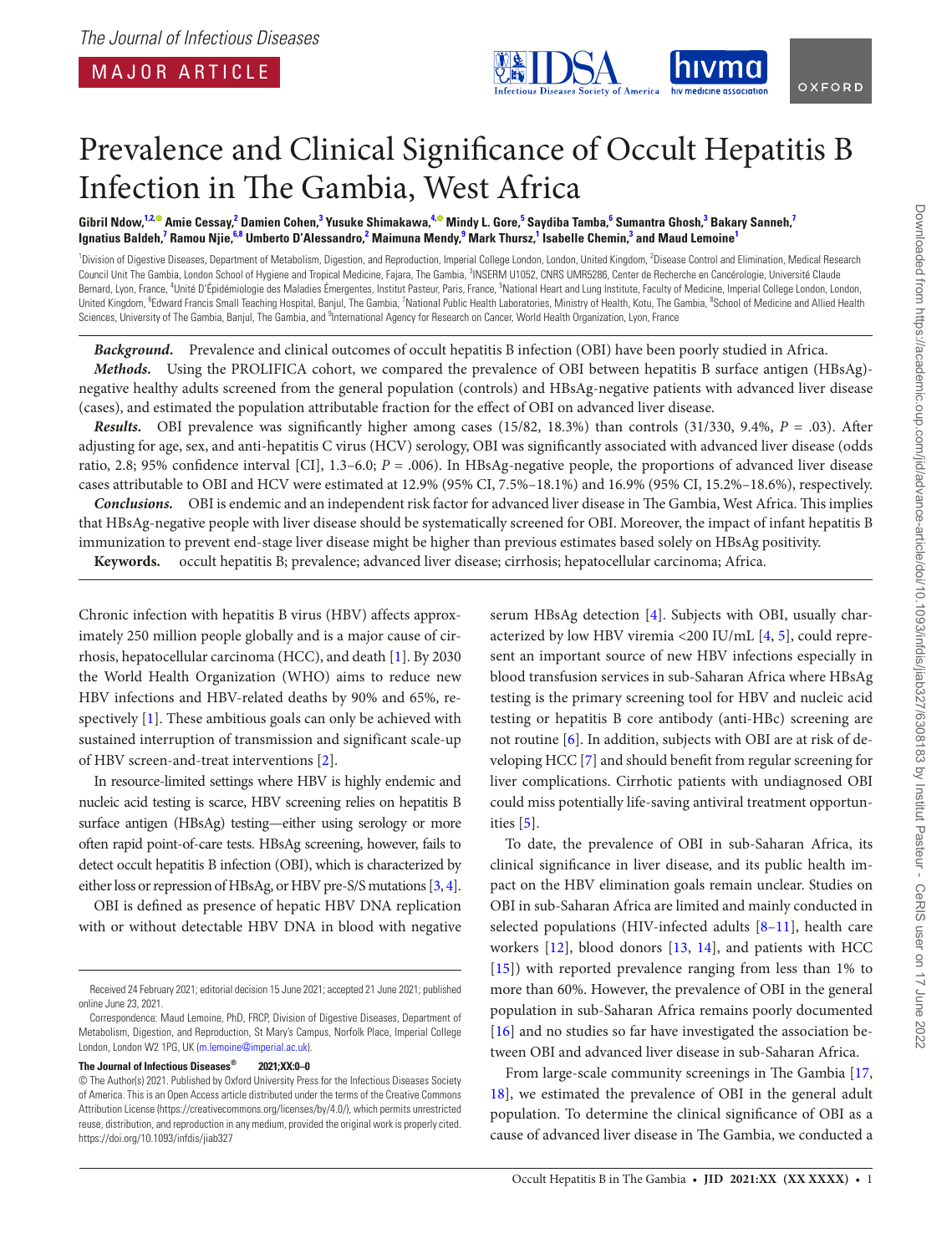case-control study comparing healthy HBsAg-negative people from the community with HBsAg-negative adult patients with advanced liver disease [19], and then estimated the fraction of advanced liver disease attributable to OBI.

#### **METHODS**

#### **Study Population**

The Prevention of Liver Fibrosis and Cancer in Africa (PROLIFICA) program in The Gambia concurrently conducted 2 large studies: a community-based hepatitis B test-and-treat study [17] and a HCC case-control study (HC4) [18].

Between December 2011 and January 2014, the test-andtreat study [17] screened the general population living in 54 randomly selected enumeration areas (27 rural and 27 urban) in western Gambia. All inhabitants aged at least 30 years and living in each selected enumeration area were eligible and invited for HBsAg screening. From this screening intervention, we invited all HBsAg-positive participants, as well as about 1 in 10 HBsAg-negative participants from each enumeration area, for a full liver assessment. HBsAg-negative controls were randomly selected using statistical software (STATA 11, Stata Corporation). In addition, we also recruited 39 HBsAgnegative people identifed through historical populationbased serosurveys conducted in Keneba and Manduar villages in West Kiang District [18].

During the same period, the HC4 study [18] enrolled consecutive patients with suspected advanced liver disease referred to the outpatient liver clinic at the MRC unit The Gambia, which was the only liver clinic in the country at the time and received all suspected cases of liver disease. Therefore, participants enrolled in the test-and-treat and the HC4 studies are, respectively, representative of the general adult population and population with advanced liver disease in The Gambia.

At enrolment, all participants had standardized demographic, clinical, and laboratory investigations as previously described [17, 18]. All HBsAg-negative participants in both studies were included in this OBI study. Studies were approved by the MRC-Gambia Government Joint Ethics Committee and all participants signed an informed consent.

#### **OBI Case-Control Study**

In the current analysis, cases were HBsAg-negative adults with advanced liver disease enrolled in the HC4 study [18] and controls were HBsAg-negative adults without liver disease enrolled from the community-based serosurveys [17, 18].

#### **Laboratory Analysis**

#### *DNA Extraction*

DNA extractions from 200 µL plasma used either the QIAamp DNA Blood MiniKit (QIAgen) or the automated Arrow Nucleic Acid Extraction and Cell Separation Instrument (DiaSorin).

#### *HBV Molecular Analysis*

We used a nested polymerase chain reaction (PCR) assay (limit of detection [LOD] < 5 IU/mL) to detect HBV DNA in HBsAgnegative plasma. The nested PCR used previously published primers [19] to amplify 310 bps and 228 bp of the surface and polymerase regions of the HBV genome in the primary and nested reactions. A highly sensitive in-house quantitative PCR technique [20] was used to quantify HBV viremia in all samples with detectable HBV DNA on nested PCR.

#### *HBV Serology*

We confirmed negative HBsAg serology in all samples with detectable HBV DNA using a chemiluminescent microparticle immunoassay (Architect, Abbott; LOD, 0.1 IU/L) or the ultrasensitive Elecsys HBsAg II assay (Roche; LOD, 0.05 IU/L). All OBI-positive samples were tested for anti-HBc using an enzyme-linked immunosorbent assay (ELISA; Abnova).

#### *Occult Hepatitis B Infection*

OBI was defined as detectable HBV DNA in plasma with negative HBsAg serology. In a subanalysis, we further restricted the OBI definition to HBsAg-negative participants with HBV DNA levels <200 IU/mL (also called true OBI) because escape mutants in the S gene are associated with highviremia OBI [4].

#### *PreS/S Mutation Screening*

In samples with detectable HBV DNA, we ran a second nested PCR targeting the preS/S region amplifying 315 bps and 113 bps in the primary and nested reactions, respectively [\(Supplemental](http://academic.oup.com/jid/article-lookup/doi/10.1093/infdis/jiab327#supplementary-data)  [Material\)](http://academic.oup.com/jid/article-lookup/doi/10.1093/infdis/jiab327#supplementary-data).

#### *Assessment of Liver Disease*

To estimate liver fibrosis, liver stiffness measurement (LSM) was performed on fasted patients [21] using previously validated cutoff values (7.9 kPa and 9.5 kPa for fibrosis ≥F2 and F4, respectively) [22]. Abdominal ultrasound assessed features of cirrhosis, portal hypertension, and/or hepatic mass. HCC was diagnosed either histopathologically or clinically in patients who met at least 2 of the following: 1 or more hepatic  $mass(es) \geq 2$  cm consistent with HCC on abdominal ultrasound, α-fetoprotein ≥200 ng/mL, and cirrhosis.

#### **Statistical Analysis**

Prevalence of OBI in the general population and among patients with advanced liver disease was estimated in HBsAg-negative participants enrolled in the community-based serosurveys [17, 18] and HC4 [19] studies, respectively. Categorical variables were compared using  $\chi^2$  test or exact test, and continuous variables were compared using Kruskal-Wallis test. To assess the clinical significance of OBI, we used logistic regression to determine the association between OBI and advanced liver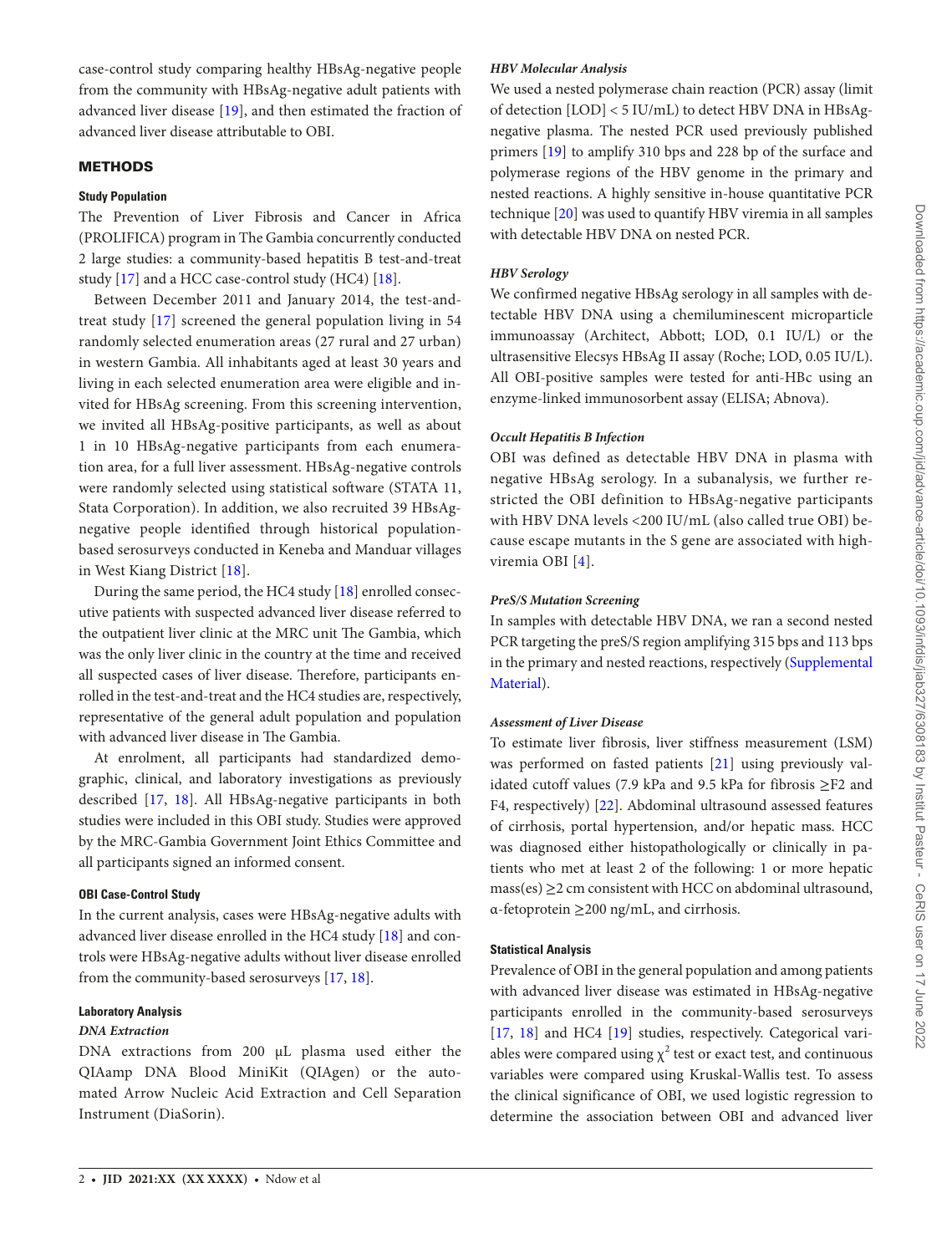disease in HBsAg-negative people. Potential confounders (age, sex, alcohol consumption [never vs ever], family history of liver cancer, positive hepatitis C virus [HCV], and human immunodeficiency virus [HIV] serologies) associated with advanced liver disease in univariable analysis  $(P < .05)$  were further included in multivariable logistic regression.

The population attributable fraction (PAF) and its 95% confidence interval (95% CI) were estimated for the effect of OBI and HCV on advanced liver disease [21]. All analyses were performed using STATA 13.1.

#### RESULTS

#### **Prevalence of OBI in the General Population**

Between December 2011 and January 2014, the test-andtreat study screened for HBsAg 5980 adults living in urban and rural communities representative of western Gambia [17] using the Determine rapid diagnostic kit, for which very good diagnostic performance was reported in The Gambia [23]. There were 5485 HBsAg-negative individuals; 479 of them were randomly selected and 305 accepted further clinical and virological assessment. Compared to HBsAgnegative adults who did not accept the invitation, those who accepted were more likely to be female (60.0% [183/305] vs 54.0% [94/174]; *P* = .2), and older (median age, 45 years; interquartile range [IQR], 36–57 versus 40 years; IQR, 34–53;  $P = .005$ ).

Afer excluding 14 participants without an available sample and including 39 HBsAg-negative people from historical communitybased screening [18], we fnally had 330 HBsAg-negative controls without advanced liver disease (Figure 1). Thirty-one had detectable HBV DNA, giving an OBI prevalence of 9.4% (95% CI, 6.2–12.6). By restricting the analysis to those who had household member(s) tested for HBsAg  $(n = 259)$ , we assessed whether having HBsAgpositive household member(s) was associated with OBI. There was no statistically signifcant association; the prevalence of OBI was 12.6% (11/87) and 8.7% (15/172) in those with and without HBsAg-positive household member(s), respectively (*P* = .3). When true OBI was defned as HBsAg-negative test and HBV DNA viral load <200 IU/mL [4], the prevalence was 2.7% (9/330).

#### **Prevalence of OBI Among Patients With Advanced Liver Disease**

During the same period, the HC4 study [18] enrolled 469 patients with suspected advanced liver disease of whom 145 were HBsAg negative; 63 HBsAg-negative patients being excluded from this analysis (25 non-liver disease and 38 no samples available; Figure 1), we analyzed 82 HBsAg-negative patients with advanced liver disease (29 with fibrosis/cirrhosis and 53 with HCC; Figure 1).

The prevalence of OBI among all HBsAg-negative patients with advanced liver disease was 18.3% (15/82; 95% CI, 9.7%– 26.8%). HBsAg-negative patients with signifcant fbrosis or cirrhosis but without HCC had the highest OBI prevalence



**Figure 1.** Study flow diagram.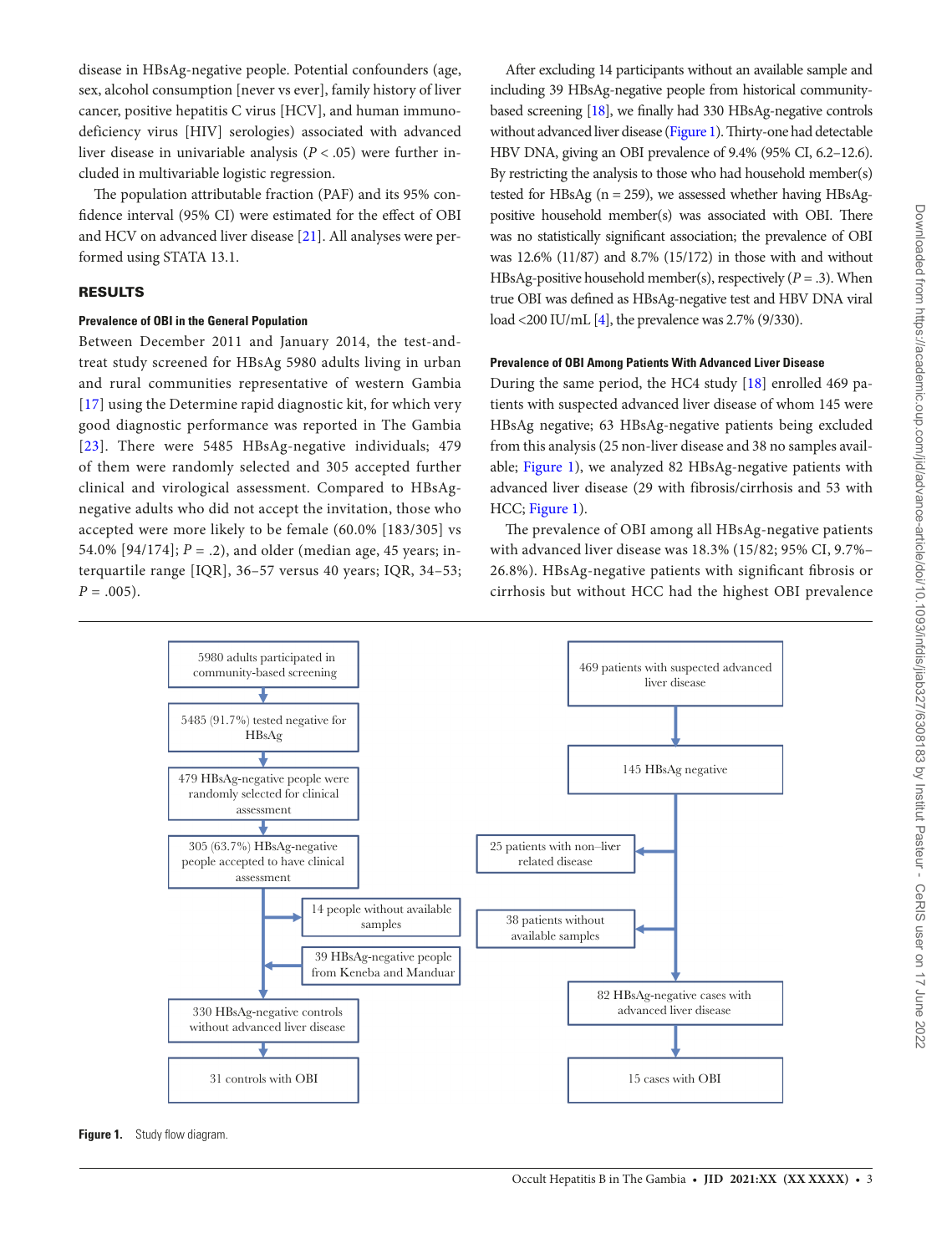(37.9%; 95% CI, 19.1%–56.7%). When true OBI (as defned by HBV viral load detectable but below 200 IU/mL) was considered, the prevalence of OBI among patients with advanced liver disease was 13.4% (11/82). We confrmed negative HBsAg serology in all OBI participants. The general characteristics of the HBsAg-negative participants are described in Table 1.

#### **Characteristics of Participants With OBI**

Table 2 summarizes the characteristics of OBI participants. All 31 controls with OBI from the general population had normal hepatic investigation. Compared to healthy controls with OBI ( $n = 31$ ), cases with OBI ( $n = 15$ ) were predominantly males (73%,  $P = .03$ ), had higher median LSM (13.0) kPa [IQR, 7.9–48.0] vs 4.7 kPa [4.3–6.0]; *P* < .001), had higher liver transaminases (ALT 45 IU/L [IQR, 24–89] vs 20 IU/L [IQR, 17–30], *P* < .001); AST 82 IU/L [IQR, 29–142] vs 27 IU/L [IQR, 25–31], *P* < .001), and had lower HBV DNA levels (2.7 log IU/mL [IQR, 2.1–3.4] vs 3.7 log IU/mL [IQR,  $3.4-4.0$ ,  $P = .08$ ).

Pre-S2 deletions were detected in 18% (8/45) of adults with OBI, with no significant difference between controls with OBI (5/31) and cases with OBI (3/14; *P* = .7). All community-screened controls with OBI were infected with HBV genotype E. In contrast, all 4 HCC cases with OBI were infected with genotype A. There was no statistically significant difference in HCV and HIV prevalence between cases with OBI and controls with OBI. In 330 communityscreened participants, there were no clinical or demographic differences between those with and without OBI (Table 3).

#### **OBI is an Independent Risk Factor of Advanced Liver Disease**

OBI prevalence was significantly higher among cases with advanced liver disease (18.3%; 95% CI, 9.7%–26.8%) compared to the control group from the general population (9.4%; 95% CI, 6.2%–12.6%; *P* = .03; Table 4). In addition to OBI, older age group ( $\geq$ 45 years), male sex, and positive anti-HCV antibody were also associated with advanced liver disease in HBsAgnegative people in univariable analysis. In multivariable analysis, all except age remained significantly associated with advanced liver disease (Table 4): male sex (odds ratio [OR], 1.6; 95% CI, 2.5–8.4; *P* < .001), positive anti-HCV antibody (OR, 10.8; 95% CI, 4.0–29.2; *P* < .001), and OBI (OR, 2.8; 95% CI,  $1.3-6.0; P = .006$ .

In HBsAg-negative people, the proportion of advanced liver disease cases attributable to OBI (PAF) was estimated at 12.9% (95% CI, 7.5%-18.1%). The PAF for HCV was 16.9% (95% CI, 15.2%–18.6%).

#### **DISCUSSION**

Our study reports a high prevalence of OBI in both the general population (9.4%) and among patients with advanced liver disease (18.3%), suggesting that OBI is an independent risk factor for advanced liver disease in The Gambia, West Africa. OBI prevalence has been poorly reported in the general population in sub-Saharan Africa. Most studies on OBI in Africa were conducted in selected populations. Using community-based screenings, OBI prevalence in the HBsAg-negative general adult population was high (9.4%), similar to the HBsAg prevalence (8.5%) previously reported by our group [17]. This finding raises an important public health concern because current hepatitis B screening strategies in resource-limited countries are based on HBsAg serology alone and thus cannot identify individuals with OBI.

#### **Table 1. General Characteristics of the Study Population**

|                                         |                                                              | Cases with Advanced Liver Disease                        |                  |                         |
|-----------------------------------------|--------------------------------------------------------------|----------------------------------------------------------|------------------|-------------------------|
| Characteristic                          | <b>Healthy Controls From</b><br>General Population (n = 330) | Significant Liver Fibrosis<br>and Cirrhosis ( $n = 29$ ) | $HCC (n = 53)$   | P<br>Value <sup>a</sup> |
| Age, y, median (IQR)                    | 46 (36-59)                                                   | $53(33-67)$                                              | 56 (48-65)       | .06                     |
| Male sex, No. (%)                       | 129 (39)                                                     | 20 (69)                                                  | 38 (72)          | < .001                  |
| BMI, median (IQR)                       | 22.4 (19.8-26.0)                                             | 18.9 (15.6-22.4)                                         | 19.6 (17.3-22.1) | < .001                  |
| Alcohol, No. (%)                        | 22(7)                                                        | 1(4)                                                     | 8(15)            | .05                     |
| Family history of liver cancer, No. (%) | 6(2)                                                         | $\mathbf{0}$                                             | 2(4)             | $.6\,$                  |
| Positive HCV serology, No. (%)          | 9(3)                                                         | 4(14)                                                    | 11(22)           | < .001                  |
| Positive HIV serology, No. (%)          | 12(4)                                                        | $\overline{0}$                                           | 3(6)             | 6.6                     |
| ALT, IU/L, median (IQR)                 | $22(17-27)$                                                  | 46 (23-76)                                               | 52 (35-79)       | < .001                  |
| AST, IU/L, median (IQR)                 | $27(22-32)$                                                  | 78 (42-139)                                              | 114 (73-264)     | < .001                  |
| GGT, IU/L, median (IQR)                 | 24 (18-34)                                                   | 182 (54-434)                                             | 315 (139-516)    | < .001                  |
| Platelet/mm <sup>3</sup> , median (IQR) | 216 (172-268)                                                | 264 (161-385)                                            | 269 (186-369)    | .01                     |
| LSM, kPa, median (IQR)                  | $4.5(3.7-5.5)$                                               | 26.0 (8.8-66.4)                                          | 58.9 (27.0-75.0) | < .001                  |
| OBI, No. (%)                            | 31(9)                                                        | 11(38)                                                   | 4(8)             | < .001                  |

Abbreviations: ALT, alanine transaminase; AST, aspartate transaminase; BMI, body mass index; GGT, γ-glutamyl transferase; HCC, hepatocellular carcinoma; HCV, hepatitis C virus; IQR, interquartile range; LSM, liver stiffness measurement; OBI, occult hepatitis B infection.

<sup>a</sup>P values were obtained using Kruskal-Wallis test for continuous variables and χ<sup>2</sup> test for categorical variables.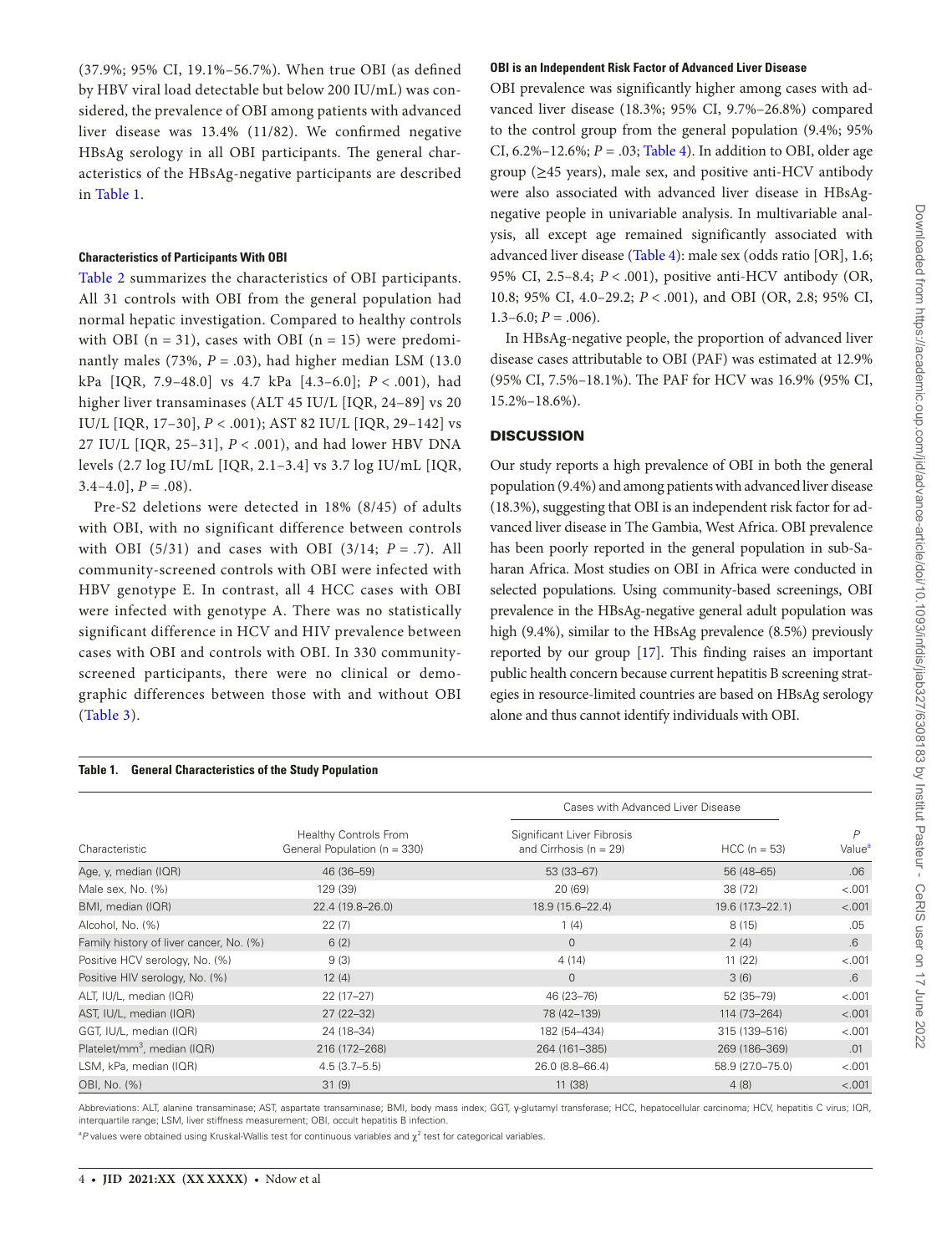#### **Table 2. Clinical Characteristics of People With OBI by Disease Status**

| Characteristic                                | Controls With OBI ( $n = 31$ ) | Cases With OBI ( $n = 15$ ) | PValue    |
|-----------------------------------------------|--------------------------------|-----------------------------|-----------|
| Age, y, median (IQR)                          | 44 (38-66)                     | 53 (35-56)                  | 8.        |
| Sex                                           |                                |                             |           |
| Male, No. (%)                                 | 12 (39)                        | 11(73)                      | .03       |
| Female, No. (%)                               | 19 (61)                        | 4(27)                       |           |
| BMI, kg/m <sup>2</sup> , median (IQR)         | 21.9 (20.3-23.4)               | 21.8 (19.6-22.8)            | .5        |
| Alcohol, No. (%)                              |                                |                             |           |
| Never                                         | 28 (93)                        | 14 (100)                    | 1.0       |
| Ever                                          | 2(7)                           | $\mathsf{O}\xspace$         |           |
| Family history of liver disease, No. (%)      |                                |                             |           |
| No                                            | 31 (100)                       | 15 (100)                    | <b>NA</b> |
| Yes                                           | $\mathsf{O}\xspace$            | $\mathbf 0$                 |           |
| ALT, IU/L, median (IQR)                       | 20 (17-30)                     | 45 (24-89)                  | < .001    |
| AST, IU/L, median (IQR)                       | 27 (25-31)                     | 82 (29-142)                 | < .001    |
| GGT, IU/L, median (IQR)                       | $21(15 - 28)$                  | 199 (24-354)                | < .001    |
| Platelet/mm <sup>3</sup> , median (IQR)       | 203 (174-245)                  | 256 (186-305)               | $\cdot$ 2 |
| LSM, kPa, median (IQR)                        | $4.7(4.3 - 6.0)$               | 13.0 (7.9-48.0)             | < .001    |
| HBV DNA, log IU/mL, median (IQR) <sup>a</sup> | $3.7(3.4 - 4.0)$               | $2.7(2.1 - 3.4)$            | .08       |
| HBV DNA level, IU/mL, No. (%)                 |                                |                             |           |
| < 50                                          | 7(23)                          | 9(73)                       | .003      |
| $50 - 2000$                                   | 5(16)                          | 4(7)                        |           |
| 2000-20 000                                   | 18 (58)                        | 1(7)                        |           |
| >20000                                        | 1(3)                           | 1(7)                        |           |
| Quantitative HBsAg level, IU/mL, No.          |                                |                             |           |
| >0.05                                         | <b>NA</b>                      | 0                           | <b>NA</b> |
| < 0.05                                        | <b>NA</b>                      | 15                          |           |
| Anti-HBc serology, No. (%)                    |                                |                             |           |
| Negative                                      | 2(6)                           | 0                           |           |
| Positive                                      | 29 (94)                        | 15 (100)                    |           |
| Anti-HCV serology, No. (%)                    |                                |                             |           |
| Negative                                      | 31 (100)                       | 13 (87)                     | $\cdot$ 1 |
| Positive                                      | $\mathsf{O}\xspace$            | 2(13)                       |           |
| Anti-HIV serology, No. (%)                    |                                |                             |           |
| Negative                                      | 30 (97)                        | 15 (100)                    | 1.0       |
| Positive                                      | 1(3)                           | $\mathsf{O}\xspace$         |           |
| HBV genotype, No. (%)                         |                                |                             |           |
| Α                                             | 0(0)                           | 5(36)                       | <b>NA</b> |
| E                                             | 31 (100)                       | 9(64)                       |           |
| Pre-S2 mutation, No. (%)                      |                                |                             |           |
| Wild type                                     | 26 (84)                        | 11 (79)                     | .7        |
| Mutation                                      | 5(16)                          | 3(21)                       |           |

Abbreviations: ALT, alanine transaminase; AST, aspartate transaminase; BMI, body mass index; GGT, y-glutamyl transferase; HBc, hepatitis B core; HBsAg, hepatitis B surface antigen; HBV, hepatitis B virus; HCC, hepatocellular carcinoma; HCV, hepatitis C virus; HIV, human immunodeficiency virus; IQR, interquartile range; LSM, liver stiffness measurement; OBI, occult hepatitis B infection.

<sup>a</sup>After excluding those with detectable, but not quantifiable, HBV DNA.

In Uganda, the prevalence of OBI among an urban population screened in hospital in Kampala was 30% [16]. Studies conducted in HIV-infected individuals in Sudan and Mozambique also reported high OBI prevalence of 8.3% and 17.5%, respectively [8, 10] In Nigeria, OBI was found in 17% of blood donors [14].

In our study, we were unable to identify predictors of OBI among community-screened healthy adults. From a public health perspective, the absence of associated factors with OBI among the general population makes it difficult to develop

targeted interventions for the identifcation of OBI. Importantly, age did not difer between community-screened healthy controls with or without OBI, suggesting that OBI might not only be accounted for by HBsAg loss in the ultimate phase of the natural history of chronic hepatitis B infection.

To the best of our knowledge, the clinical outcomes of OBI in Africa have been poorly assessed. Using biochemical markers of liver fbrosis, Carimo et al found that HIV-infected subjects with OBI are at higher risk of liver fbrosis than HIV-infected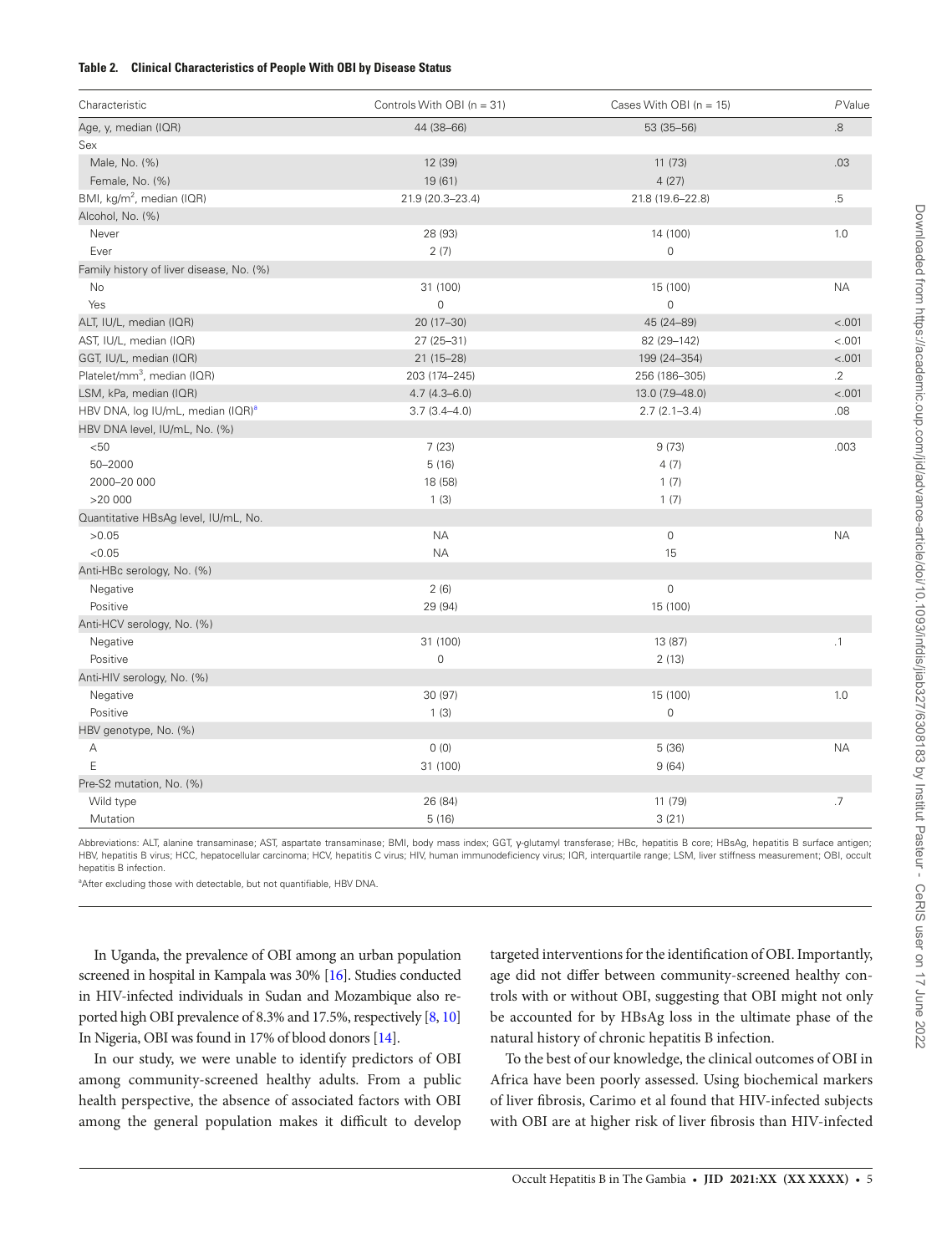#### **Table 3. General Characteristics of Community-Screened Adults With and Without OBI**

| Characteristic          | HBsAg-Negative Adults From General Population (n = 330) |                  |            |
|-------------------------|---------------------------------------------------------|------------------|------------|
|                         | $OBI(n = 31)$                                           | No OBI (n = 299) | PValue     |
| Age, median (IQR)       | 44 (38-66)                                              | 46 (36-58)       | $.6\,$     |
| Sex, No. (%)            |                                                         |                  |            |
| Male                    | 12 (39)                                                 | 117 (39)         | .9         |
| Female                  | 19 (61)                                                 | 182 (61)         |            |
| BMI, median (IQR)       | 21.9 (20.3-23.4)                                        | 22.5 (19.8-26.3) | $\cdot$ .2 |
| Alcohol, No. (%)        |                                                         |                  |            |
| Never                   | 28 (93)                                                 | 277 (93)         | .9         |
| Ever                    | 2(7)                                                    | 20(7)            |            |
| Family history, No. (%) |                                                         |                  |            |
| No                      | 31 (100)                                                | 293 (98)         | .4         |
| Yes                     | $\mathbf 0$                                             | 6(2)             |            |
| Anti-HCV, No. (%)       |                                                         |                  |            |
| Negative                | 31 (100)                                                | 289 (97)         | $.3\,$     |
| Positive                | 0                                                       | 9(3)             |            |
| Anti-HIV, No. (%)       |                                                         |                  |            |
| Negative                | 30(97)                                                  | 287 (96)         | .9         |
| Positive                | 1(3)                                                    | 11(4)            |            |

Abbreviations: BMI, body mass index; HCV, hepatitis C virus; HIV, human immunodefciency virus; IQR, interquartile range; OBI, occult hepatitis B infection.

subjects without HBV infection [10]. However, the clinical impact of OBI in non-HIV population exposed to the African environment is unknown.

Our study found that OBI is more frequently observed in cases with advanced liver disease (18.3%) compared to community-screened healthy controls (9.4%). Interestingly, patients with HCC had a lower prevalence of OBI than patients with significant fibrosis or cirrhosis (8% vs 38%). This might refect the natural history of hepatitis B in Africa where HCC is ofen observed without cirrhosis, therefore in an earlier phase in the natural history of chronic HBV infection before the spontaneous loss of HBsAg. A direct role of HBV genotype A, mainly associated with HCC in our population  $[18]$ , or aflatoxin exposure remains to be elucidated. A prospective analysis with serial sample analysis of a larger longitudinal cohort of participants with OBI may fnd answers.

Importantly, our study found that OBI is an independent risk factor for advanced liver disease (OR, 2.8; 95% CI, 1.3–6.0;  $P = .006$ ) in The Gambia. Moreover, OBI remained an independent factor of advanced liver diseases even when the OBI defnition was restricted to patients with HBV viral load <200 IU/mL (OR, 7.0; 95% CI, 2.5-20.0;  $P < .001$ ). This is in line with a previous meta-analysis reporting a 2.9-fold increased risk of HCC in individuals with OBI [7], with increased relative risk of HCC in both HCV and non-HCV-infected populations. This meta-analysis included 16 studies (3256 subjects), mainly from Asia, but none from Africa. Our study, therefore, provides additional evidence on the association between OBI and liver complications in Africa.

Further, our study found that 12.9% (95% CI, 7.5–18.1) of advanced liver disease cases in HBsAg-negative people in The Gambia were attributable to OBI. Therefore, OBI is responsible for a significant proportion of advanced liver disease cases, further increasing the population attributable risk for HBV-related advanced liver disease in The Gambia. This finding implies that the impact of infant hepatitis B immunization in preventing HBV infection, and by extension reducing the incidence of HBV-related liver disease, may be much higher than previous estimates based on PAF using HBsAg positivity alone [24].

Our fndings could have important clinical implications in the management of signifcant liver disease and HCC screening in Africa. Patients with cirrhosis and OBI would be eligible for antiviral therapy. Antiviral therapy for HBV using tenofovir is becoming more accessible in many resource-limited countries at very low cost (US\$ 1–2/month). It is therefore urgent to improve the identifcation of HBV cases including subjects with OBI-attributable advanced liver disease who would otherwise miss opportunities to receive potentially life-saving treatment. Therefore, our study suggests that in Africa, HBsAg-negative subjects with advanced liver disease and/or HCC should be systematically tested for HBV DNA. Current screening strategies for HBV do not systematically include anti-HBc serology or HBV DNA measurement due to cost and logistical constraints. In addition, our results suggest that OBI subjects should be regularly screened for advanced liver disease and HCC. Both approaches imply additional costs for HBV-endemic countries where OBI may be highly prevalent and resources for these additional screenings severely limited.

The mechanisms of OBI and its impact on liver disease remain debated. OBI is often considered as the ultimate phase of the natural history of chronic hepatitis B following HBsAg loss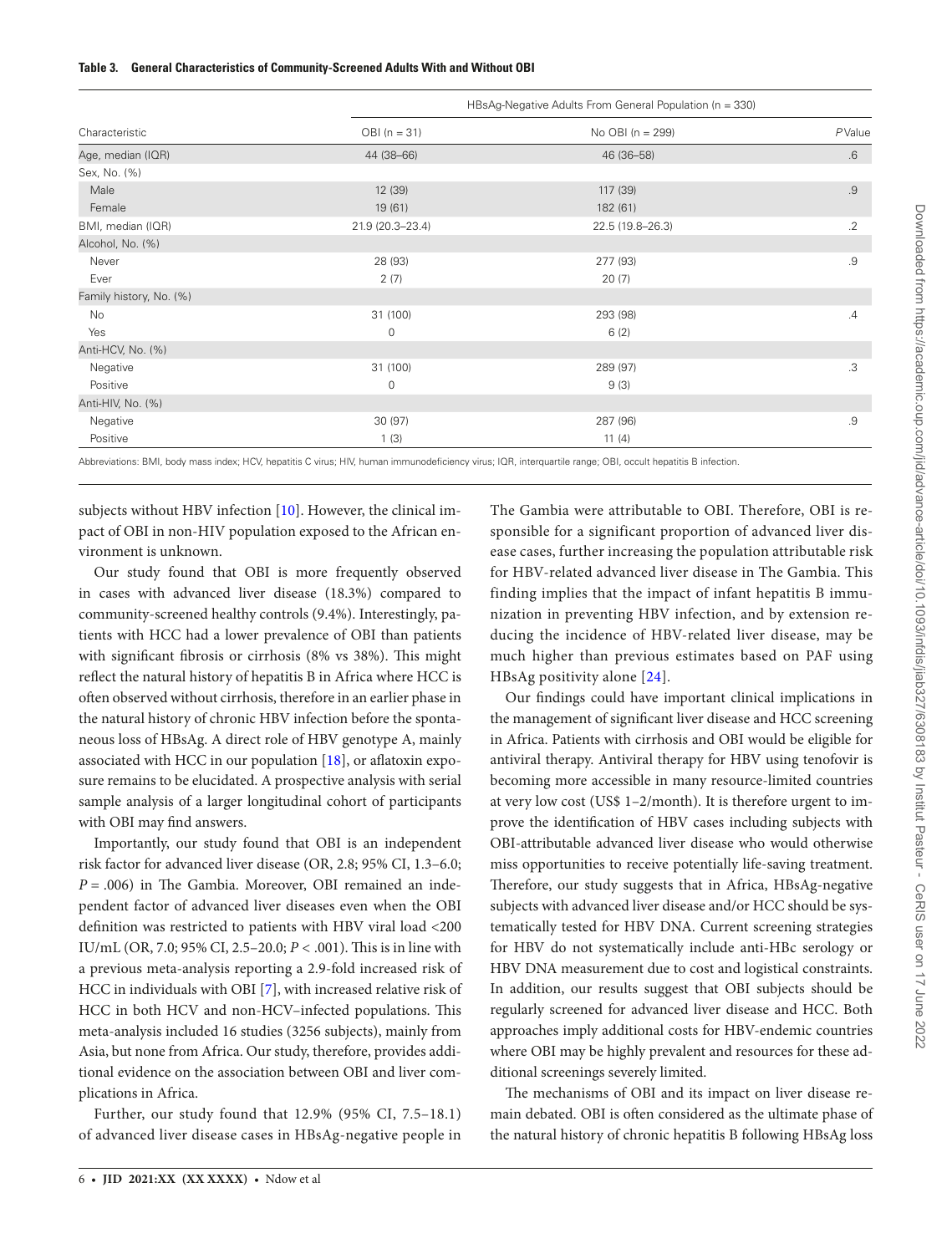| Variables      | Cases With Advanced Liver<br>Disease, No. $(\%)$ (n = 82) | Healthy Controls From General<br>Population, No. $(\%)(n = 330)$ | Crude OR          |                 | Adjusted OR <sup>a</sup> |                         |
|----------------|-----------------------------------------------------------|------------------------------------------------------------------|-------------------|-----------------|--------------------------|-------------------------|
|                |                                                           |                                                                  | OR (95% CI)       | PValue          | OR (95% CI)              | $\overline{P}$<br>Value |
| Age, y         |                                                           |                                                                  |                   |                 |                          |                         |
| $<$ 45         | 23 (29)                                                   | 150 (45)                                                         | 1.0               | .01             | 1.0                      | .1                      |
| $\geq 45$      | 55 (71)                                                   | 180 (55)                                                         | $2.0(1.2 - 3.4)$  |                 | $1.6(.9-2.8)$            |                         |
| Sex            |                                                           |                                                                  |                   |                 |                          |                         |
| Female         | 24 (29)                                                   | 201 (61)                                                         | 1.0               | < .001          | 1.0                      | $-.001$                 |
| Male           | 58(71)                                                    | 129 (39)                                                         | $3.8(2.2 - 6.4)$  |                 | $1.6(2.5 - 8.4)$         |                         |
| Alcohol        |                                                           |                                                                  |                   |                 |                          |                         |
| Never          | 71 (89)                                                   | 305 (93)                                                         | 1.0               | $.2\phantom{0}$ |                          |                         |
| Ever           | 9(11)                                                     | 22(7)                                                            | $1.8(.8 - 4.0)$   |                 |                          |                         |
| Family history |                                                           |                                                                  |                   |                 |                          |                         |
| No             | 80 (98)                                                   | 324 (98)                                                         | 1.0               | .7              |                          |                         |
| Yes            | 2(2)                                                      | 6(2)                                                             | $1.4(.3 - 6.8)$   |                 |                          |                         |
| Anti-HCV       |                                                           |                                                                  |                   |                 |                          |                         |
| Negative       | 64 (81)                                                   | 320 (97)                                                         | 1.0               | < .001          | 1.0                      | $-.001$                 |
| Positive       | 15 (19)                                                   | 9(3)                                                             | $8.3(3.5 - 19.9)$ |                 | 10.8 (4.0-29.2)          |                         |
| Anti-HIV       |                                                           |                                                                  |                   |                 |                          |                         |
| Negative       | 78 (96)                                                   | 317 (96)                                                         | 1.0               | .9              |                          |                         |
| Positive       | 3(4)                                                      | 12(4)                                                            | $1.0$ (.3-3.7)    |                 |                          |                         |
| OBI            |                                                           |                                                                  |                   |                 |                          |                         |
| Negative       | 67 (82)                                                   | 299 (91)                                                         | 1.0               | .03             | 1.0                      | .006                    |
| Positive       | 15 (18)                                                   | 31(9)                                                            | $2.2(1.1-4.2)$    |                 | $2.8(1.3 - 6.0)$         |                         |

Abbreviations: CI, confidence interval; HBsAg, hepatitis B surface antigen; HCV, hepatitis C virus; HIV, human immunodeficiency virus; OBI, occult hepatitis B infection; OR, odds ratio. aModel included age, sex, anti-HCV, and OBI.

[4]. However, the similar age between healthy adults with and without OBI in our study does not support this hypothesis.

HBsAg variants resulting from mutations in the S gene may result in poor detection of HBsAg using commercially available serology assays [4]. In our study, only a minority of participants with OBI (16% of controls and 21% of cases) had detectable pre-S mutations, with no difference in HBsAg mutations according to liver disease severity. As a result, viral mutation cannot fully explain the high OBI prevalence and its relationship with advanced liver disease and HCC. In our experience, pre-S2 deletion mutants are only observed in coinfection with wild-type HBV able to produce HBsAg [25]. The impact of OBI on HCC development is certainly related to direct liver carcinogenesis through the integration of HBV DNA into the host genome leading to the synthesis of pro-oncogenic proteins [5].

Our study has some limitations. First, we analyzed samples collected at a single time point and did not perform liver biopsies to measure hepatic covalently closed circular DNA levels. HBV DNA in OBI is only detected intermittently in blood [4] therefore analyzing serial samples increases diagnostic accuracy and might even increase the estimated OBI prevalence. Liver biopsies are difficult to perform in sub-Saharan Africa and their indication difficult to justify in healthy controls. Moreover, there are no widely available standards for detecting OBI in liver tissue [4]. Second, we did not assess the long-term

clinical impact of OBI in our study population. In particular, the rate of liver disease progression and loss of HBV DNA in patients with OBI in Africa is currently unknown. We will address this question in a longitudinal study. Third, we were unable to measure HCV RNA in the 2 participants with OBI who had positive HCV serology. Fourth, we did not assess the role of afatoxin exposure on liver disease severity in individuals with OBI, nor the prevalence of HBsAg-immune complexes. As a result, the mechanisms underlying the development of OBI and its impact on liver outcomes need to be further elucidated. Finally, we did not characterize alcohol use in detail. Alcohol use is rare in our cohort, and alcohol has not been associated with advanced liver disease in this cohort, neither in this study nor previous publications, possibly due to the diffculty in ascertaining its consumption in its cultural/religious context [18, 19, 23].

In conclusion, OBI is frequently observed in The Gambia and is an independent risk factor for liver fbrosis, cirrhosis, and HCC accounting for 12.9% of advanced liver disease cases in HBsAg-negative adults. Strategies to identify adults with OBI need to be developed in Africa. Access to low-cost HBV DNA or reliable alternatives to HBV nucleic acid testing is urgent. Our fndings could have important clinical, public health, and economic implications on HBV and liver disease management in Africa, as well as on the 2030 WHO objectives for HBV elimination.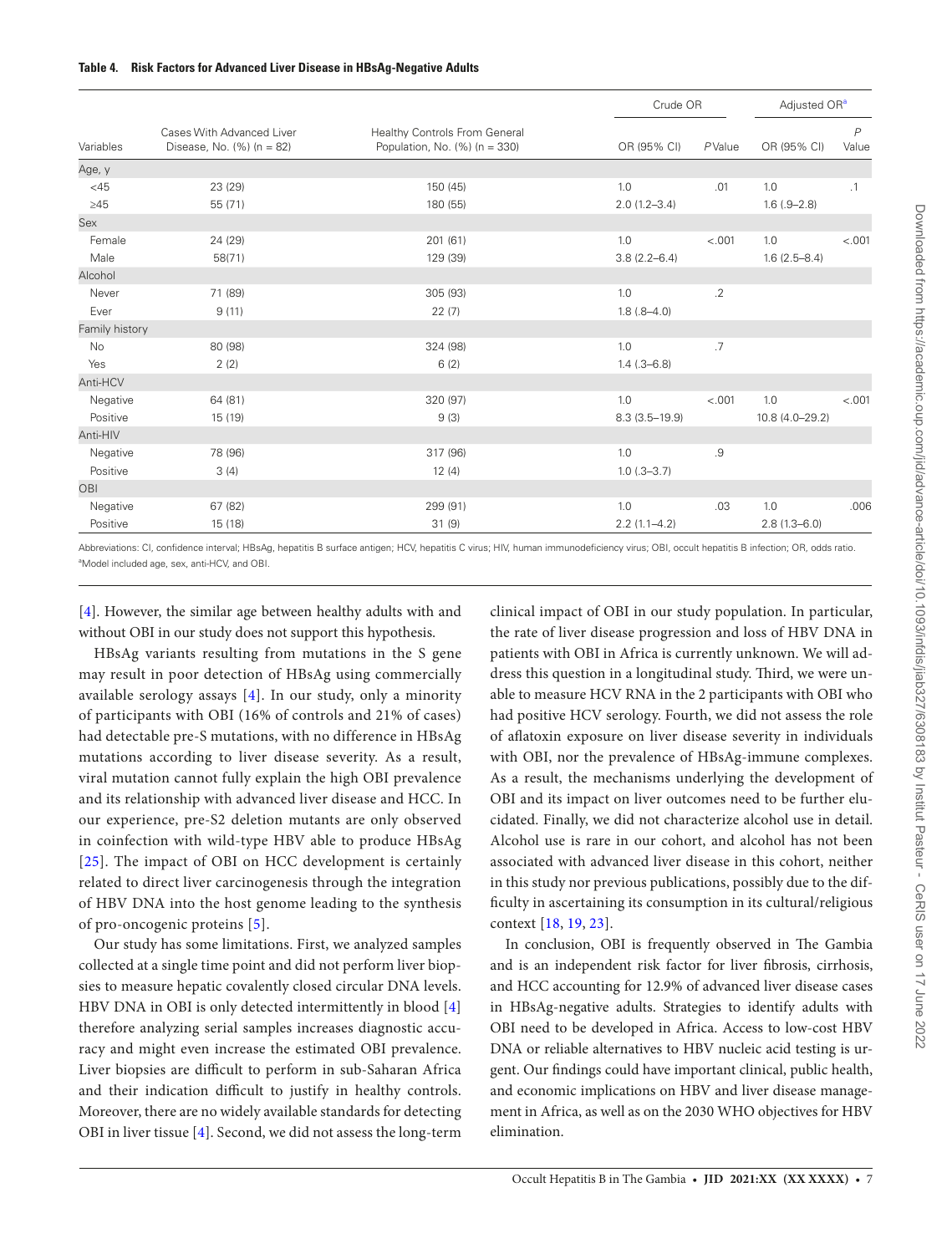#### Supplementary Data

Supplementary materials are available at *The Journal of Infectious Diseases* online. Consisting of data provided by the authors to beneft the reader, the posted materials are not copyedited and are the sole responsibility of the authors, so questions or comments should be addressed to the corresponding author.

#### **Notes**

*Acknowledgments.* We are grateful to the Medical Research Council (MRC) Unit The Gambia at London School of Hygiene and Tropical Medicine, the Gambian Ministry of Health and Social Welfare, and the National Public Health Laboratory The Gambia for hosting and supporting the PROLIFICA programme. We are also grateful to Gilead US company for its long support to the PROLIFICA program. We thank all study participants, the PROLIFICA and Gambia Hepatitis Intervention Study teams in The Gambia, and the MRC unit The Gambia data management team.

*Author contributions.* G. N., Y. S., M. T., and M. L. designed the study, analyzed the data, and drafed the manuscript. G. N., A. C., D. C., M. L. G., and S. G. conducted the experiments, and Y. S. was in charge of statistical analysis. G. N., Y. S., S. T., B. S., I. B., R. N., U. D. A., M. M., M. T., I. C., and M. L. were responsible for the study cohorts and samples. All authors reviewed and approved the fnal version.

**Disclaimer.** The sponsors had no role in the design, conduct, analysis and write up of this study. Where authors are identifed as personnel of the International Agency for Research on Cancer (IARC)/ World Health Organization (WHO), the authors alone are responsible for the views expressed in this article and they do not necessarily represent the decisions, policy, or views of the IARC/WHO.

*Financial support.* This work was supported by the European Commission (grant number FP7–AFRICA–2010; Collaborative Project PROLIFICA (grant number 265994); and National Institute for Health Research Imperial Biomedical Research Centre. G. N. is supported by a Gilead Public Health award. D. C. and I. C. are supported by ANRS (Agence Nationale de Recherches sur le Sida et les hépatities virales). M. L. holds a UK Medical Research Council new investigator award.

*Potential conficts of interest***.** M. L., M. T., and Y. S. received consultancy fees and research funding support from Gilead US company. All other authors report no potential conficts. All authors have submitted the ICMJE Form for Disclosure of Potential Conficts of Interest. Conficts that the editors consider relevant to the content of the manuscript have been disclosed.

#### **References**

1. World Health Organization. Global hepatitis report, 2017. [http://apps.who.int/iris/bitstream/10665/255016/1/](http://apps.who.int/iris/bitstream/10665/255016/1/9789241565455-eng.pdf?ua=1. 2017) [9789241565455-eng.pdf?ua=1. 2017.](http://apps.who.int/iris/bitstream/10665/255016/1/9789241565455-eng.pdf?ua=1. 2017)

- 2. Nayagam S, Thursz M, Sicuri E, et al. Requirements for global elimination of hepatitis B: a modelling study. Lancet Infect Dis **2016**; 16:1399–408.
- 3. Pollicino T, Raimondo G. Occult hepatitis B infection. J Hepatol **2014**; 61:688–9.
- 4. Raimondo G, Locarnini S, Pollicino T, Levrero M, Zoulim F, Lok AS; Taormina Workshop on Occult HBV Infection Faculty Members. Update of the statements on biology and clinical impact of occult hepatitis B virus infection. J Hepatol **2019**; 71:397–408.
- 5. Shimakawa Y, Ndow G, Njie R, et al. Hepatitis B corerelated antigen: an alternative to hepatitis B virus DNA to assess treatment eligibility in Africa. Clin Infect Dis **2020**; 70:1442–52.
- 6. Pruett CR, Vermeulen M, Zacharias P, Ingram C, Tayou Tagny C, Bloch EM. The use of rapid diagnostic tests for transfusion infectious screening in Africa: a literature review. Transfus Med Rev **2015**; 29:35–44.
- 7. Shi Y, Wu YH, Wu W, Zhang WJ, Yang J, Chen Z. Association between occult hepatitis B infection and the risk of hepatocellular carcinoma: a meta-analysis. Liver Int **2012**; 32:231–40.
- 8. Mudawi H, Hussein W, Mukhtar M, et al. Overt and occult hepatitis B virus infection in adult Sudanese HIV patients. Int J Infect Dis **2014**; 29:65–70.
- 9. Gachara G, Magoro T, Mavhandu L, et al. Characterization of occult hepatitis B virus infection among HIV positive patients in Cameroon. AIDS Res Ther **2017**; 14:11.
- 10. Carimo AA, Gudo ES, Maueia C, et al. First report of occult hepatitis B infection among ART naïve HIV seropositive individuals in Maputo, Mozambique. PLoS One **2018**; 13:e0190775.
- 11. Patel NH, Meier-Stephenson V, Genetu M, et al. Prevalence and genetic variability of occult hepatitis B virus in a human immunodeficiency virus positive patient cohort in Gondar, Ethiopia. PLoS One **2020**; 15:e0242577.
- 12. Sondlane TH, Mawela L, Razwiedani LL, et al. High prevalence of active and occult hepatitis B virus infections in healthcare workers from two provinces of South Africa. Vaccine **2016**; 34:3835–9.
- 13. Allain JP, Belkhiri D, Vermeulen M, et al. Characterization of occult hepatitis B virus strains in South African blood donors. Hepatology **2009**; 49:1868–76.
- 14. Oluyinka OO, Tong HV, Bui Tien S, et al. Occult hepatitis B virus infection in Nigerian blood donors and hepatitis B virus transmission risks. PLoS One **2015**; 10:e0131912.
- 15. Kew MC, Welschinger R, Viana R. Occult hepatitis B virus infection in Southern African blacks with hepatocellular carcinoma. J Gastroenterol Hepatol **2008**; 23:1426–30.
- 16. Apica BS, Seremba E, Rule J, Yuan HJ, Lee WM. High prevalence of occult hepatitis B infection in an African urban population. J Med Virol **2016**; 88:674–80.